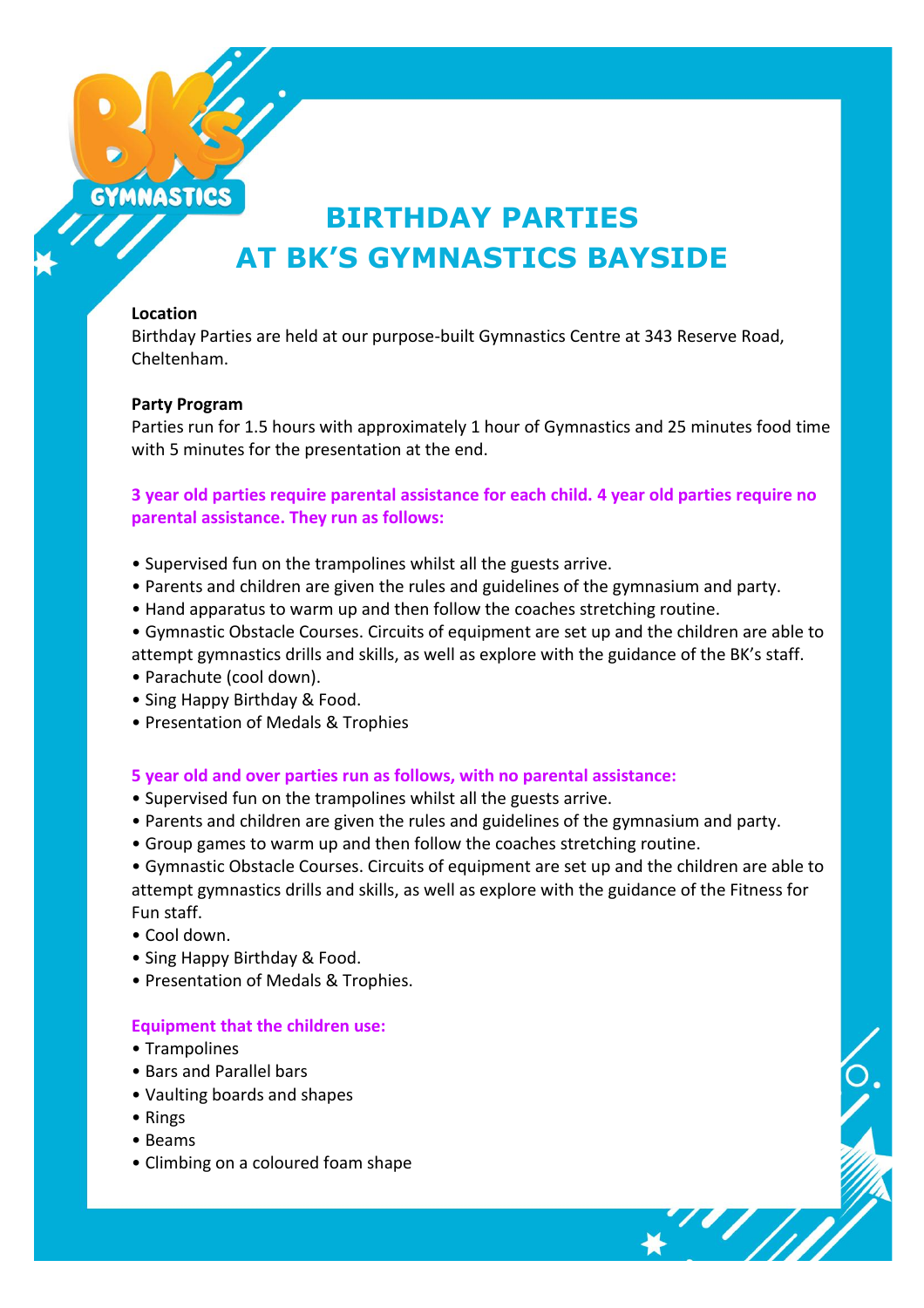# GYMNASTICS

# **PARTY GIFTS**

**Trophy & Medals** The birthday child receives a trophy.

### **Availability**

Please contact our office for confirmation of availability of your desired date and time (book early to avoid disappointment).

- Saturday 2.30pm-4.00pm
- Saturday 4.30pm-6.00pm
- Sunday 10.00-11.30am
- Sunday 12.00pm-1.30pm
- Sunday 2.00-3.30pm
- Sunday 4.00-5.30pm

### **Costs**

General public pricing: \$375 base rate. Member's pricing: \$350 base rate (applies to families who have paid our family joining fee).

### **Base Rate includes:**

- 12 children attending
- 2 Coaches
- Trophy for birthday child (one child only)
- Invites digital or hard copy
- Trestle tables for the children to sit around, 2 benches and 8 stools
- Additional table for party food and drinks
- Exclusive use of the gym

Additional children (after 12) Additional trophies: \$15

Additional coach arranged a week prior to event: \$60 - depending on numbers, as below: **Turning 3 (parental assistance required for each child)**

0-18 children: 2 coaches; 19-30 children: 3 coaches **Turning 4**  0-18 children: 2 coaches; 19-30 children: 3 coaches **Turning 5 and over**  0-24 children: 2 coaches; 25-30 children: 3 coaches